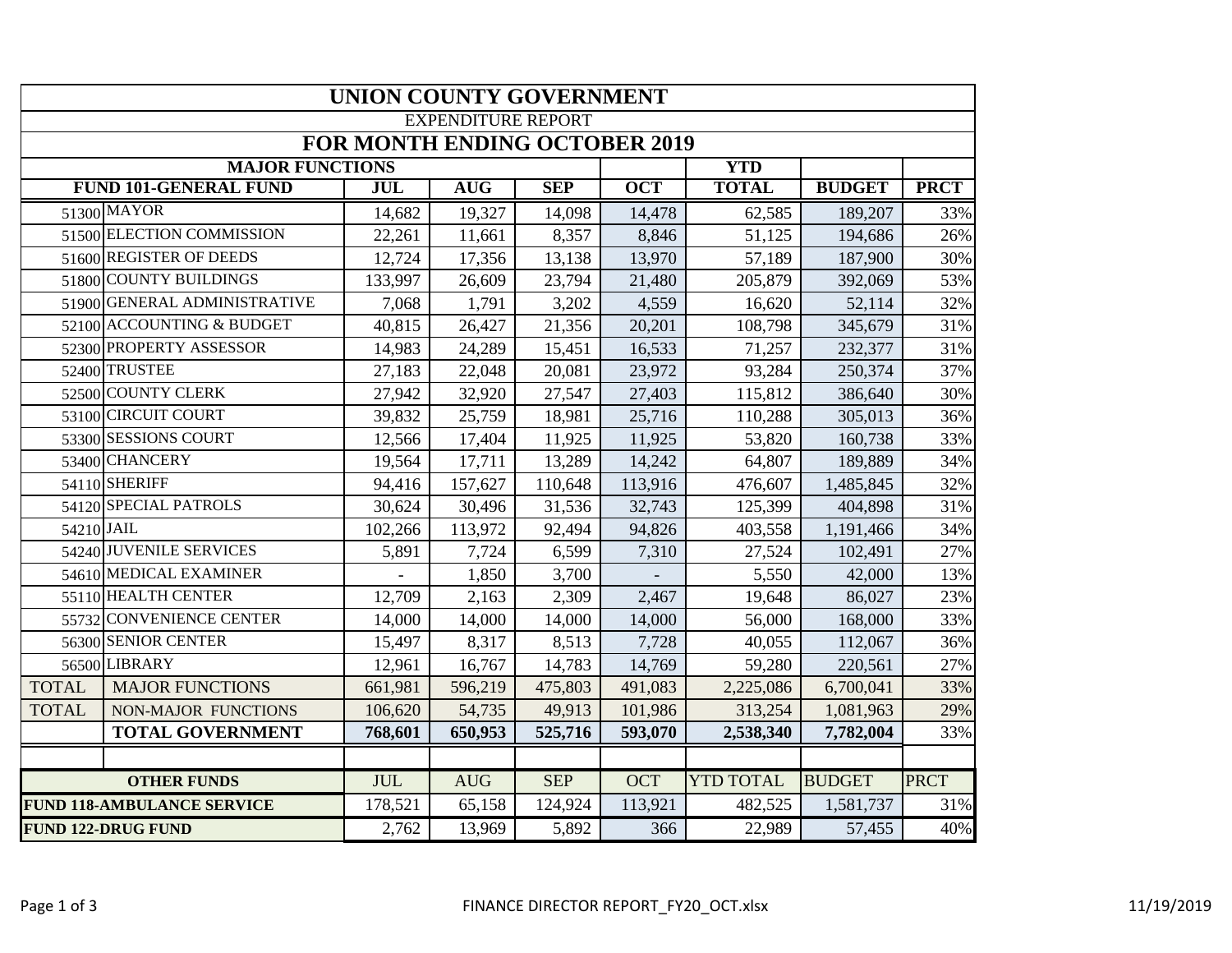| <b>UNION COUNTY GOVERNMENT</b>       |                              |            |                          |                |            |                |               |             |  |  |  |
|--------------------------------------|------------------------------|------------|--------------------------|----------------|------------|----------------|---------------|-------------|--|--|--|
| <b>EXPENDITURE REPORT</b>            |                              |            |                          |                |            |                |               |             |  |  |  |
| <b>FOR MONTH ENDING OCTOBER 2019</b> |                              |            |                          |                |            |                |               |             |  |  |  |
|                                      | <b>MINOR FUNCTIONS</b>       |            |                          |                |            | <b>YTD</b>     |               |             |  |  |  |
|                                      | <b>FUND 101-GENERAL FUND</b> | <b>JUL</b> | <b>AUG</b>               | <b>SEP</b>     | <b>OCT</b> | <b>TOTAL</b>   | <b>BUDGET</b> | <b>PRCT</b> |  |  |  |
| 51100                                | <b>COUNTY COMMISSION</b>     | 4,912      | 4,912                    | 4,912          | 4,912      | 19,647         | 67,551        | 29%         |  |  |  |
| 51210                                | <b>EQUALIZATION BOARD</b>    |            |                          |                |            |                | 800           | 0%          |  |  |  |
| 51220                                | <b>BEER BOARD</b>            | 215        | 29                       | 269            | 298        | 812            | 1,522         | 53%         |  |  |  |
| 51400                                | <b>COUNTY ATTORNEY</b>       |            | 930                      | 930            | 1,861      | 3,721          | 13,628        | 27%         |  |  |  |
| 51710                                | PLANNING COMMISSION          | 1,024      | 969                      | 1,564          | 540        | 4,098          | 12,294        | 33%         |  |  |  |
| 52900                                | TRUSTEE COMMISSION           | 5,584      | 1,940                    | 2,311          | 10,160     | 19,996         | 100,000       | 20%         |  |  |  |
| 53930                                | VICTIMS ASSESSMENT           |            |                          |                | 3,543      | 3,543          | 20,110        | 18%         |  |  |  |
| 54310                                | <b>FIRE PREVENTION</b>       | 22,000     |                          |                | 22,000     | 44,000         | 71,000        | 62%         |  |  |  |
| 54420                                | <b>RESCUE SQUAD</b>          |            | $\overline{\phantom{a}}$ | 5,582          |            | 5,582          | 22,000        | 25%         |  |  |  |
| 54490                                | OTHER EMERGENCY MGMT         |            |                          |                |            |                | 152,416       | $0\%$       |  |  |  |
| 55190                                | OTHER LOCAL HEALTH           | 10,375     | 12,886                   | 12,199         | 12,343     | 47,803         | 209,300       | 23%         |  |  |  |
| 55390                                | APPROPRIATION TO STATE       | $\sim$     |                          | $\mathbb{L}^+$ |            |                | 23,500        | 0%          |  |  |  |
| 55710                                | SANITATION MGMNT             | 5,081      | 5,572                    | (7, 195)       | 1,429      | 4,887          | 13,000        | 38%         |  |  |  |
| 56700                                | PARKS AND FAIR BOARDS        | 510        | 553                      | 3,515          | 3,839      | 8,417          | 31,113        | 27%         |  |  |  |
| 57100                                | <b>AGRICULTURE EXTENSION</b> | 392        | 1,096                    | 1,774          | 9,092      | 12,355         | 74,291        | 17%         |  |  |  |
| 57300                                | <b>FOREST SERVICE</b>        |            |                          |                | 500        | 500            | 500           | 100%        |  |  |  |
| 57500                                | <b>SOIL CONSERVATION</b>     | 4,097      | 4,981                    | 4,155          | 4,249      | 17,482         | 61,978        | 28%         |  |  |  |
| 58190                                | OTHER EC & COM DEVEL         |            |                          |                |            |                |               | $0\%$       |  |  |  |
| 58300                                | <b>VETERAN'S SERVICES</b>    | 1,513      | 1,211                    | 1,513          | 1,513      | 5,750          | 19,636        | 29%         |  |  |  |
| 58400                                | OTHER CHARGES-NONPROFIT      |            | 15,500                   | 14,500         | 22,000     | 52,000         | 83,500        | 62%         |  |  |  |
| 58600                                | <b>EMPLOYEE BENEFITS</b>     | 48,260     |                          |                |            | 48,260         | 52,993        | 91%         |  |  |  |
| 58900                                | <b>MISCELLANEOUS</b>         |            |                          |                |            |                |               | 0%          |  |  |  |
| 64000                                | LITTER AND TRASH COLLECT     | 2,656      | 4,155                    | 3,884          | 3,708      | 14,402         | 50,831        | 28%         |  |  |  |
| <b>TOTAL</b>                         | <b>NON-MAJOR FUNCTIONS</b>   | 106,620    | 54,735                   | 49,913         | 101,986    | 313,254        | 1,081,963     | 29%         |  |  |  |
|                                      |                              |            |                          |                |            |                |               |             |  |  |  |
|                                      | <b>OTHER FUNDS</b>           | <b>JUL</b> | <b>AUG</b>               | <b>SEP</b>     | <b>OCT</b> | <b>YTD TTL</b> | <b>BUDGET</b> | <b>PRCT</b> |  |  |  |
| <b>FUND 131-HIGHWAY</b>              |                              | 146,768    | 274,219                  | 113,428        | 342,823    | 877,237        | 3,694,204     | 24%         |  |  |  |
| <b>FUND 151-DEBT SERVICE</b>         |                              | 47,325     | 47,405                   | 106,662        | 49,001     | 250,394        | 1,956,278     | 13%         |  |  |  |